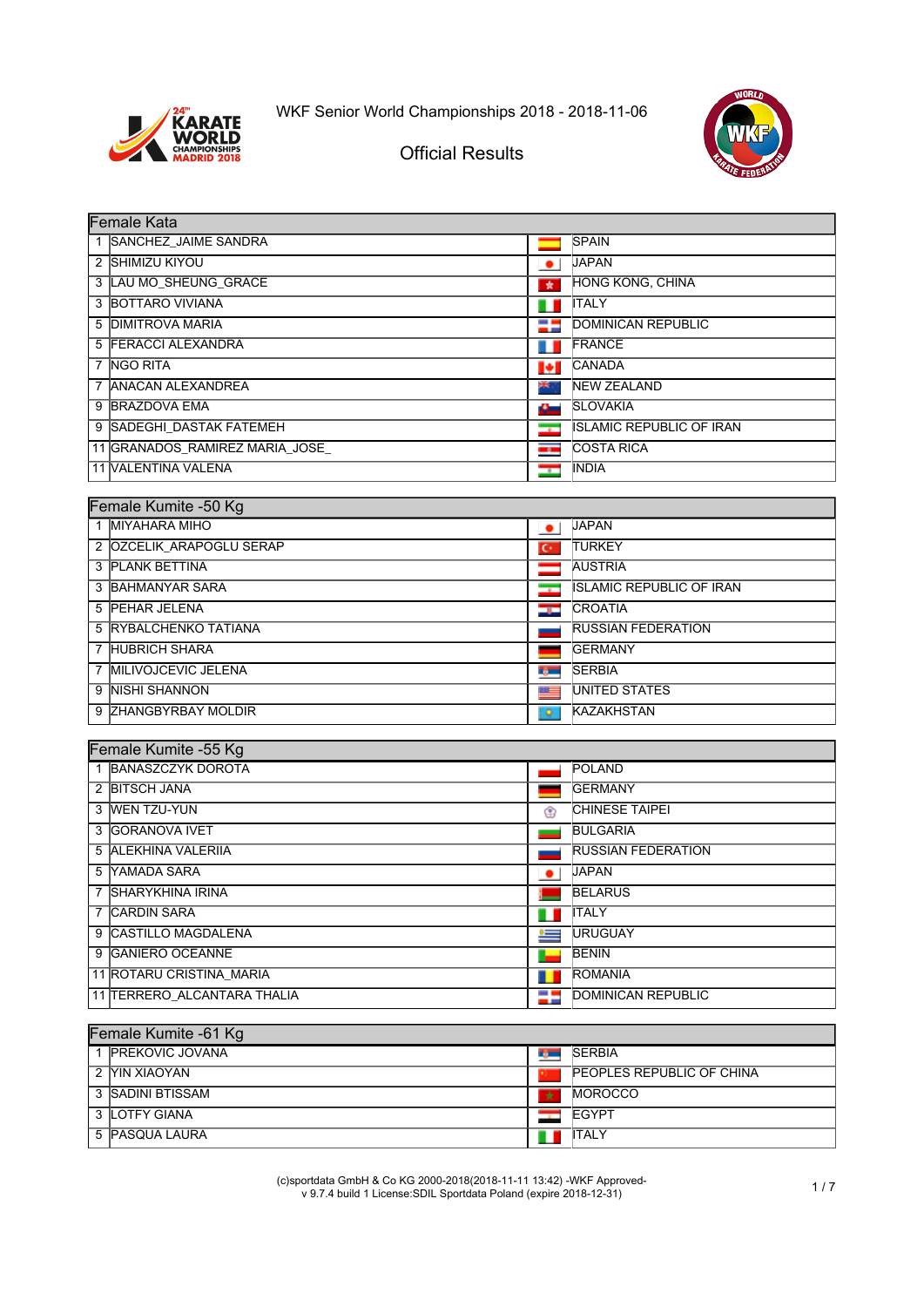



#### Official Results

| 5 COBAN MERVE                       | $C^*$              | <b>TURKEY</b>                   |
|-------------------------------------|--------------------|---------------------------------|
| 7 ALIPOURKESHKA ROZITA              | $\overline{\cdot}$ | <b>ISLAMIC REPUBLIC OF IRAN</b> |
| 7 FACTOS JACQUELINE                 |                    | <b>ECUADOR</b>                  |
| 9 ELWART SARA                       |                    | POLAND                          |
| 9 KOCHIEVA ALANA                    |                    | <b>RUSSIAN FEDERATION</b>       |
| 11 RAMA ADELINA                     |                    | WKF <sub>5</sub>                |
|                                     |                    |                                 |
| Female Kumite -68 Kg                |                    |                                 |
| 1 ZARETSKA IRINA                    |                    | <b>AZERBAIJAN</b>               |
| 2 ISAEVA_VICTORIA_                  |                    | <b>RUSSIAN FEDERATION</b>       |
| 3 MATOUB LAMYA                      | $\mathbf{G}$       | <b>ALGERIA</b>                  |
| 3 KOPUNOVA MIROSLAVA                | ш.                 | <b>SLOVAKIA</b>                 |
| 5 ALIAKSEYEVA MARYIA                |                    | <b>BELARUS</b>                  |
| 5 MELNYK HALYNA                     |                    | <b>UKRAINE</b>                  |
| 7 MARTINEZ_LEON CIRELYS             | $\blacksquare$     | <b>CUBA</b>                     |
| 7 ABDELAZIZ FERYAL                  |                    | <b>EGYPT</b>                    |
| 9 PUSNIK LINA                       | ست                 | <b>SLOVENIA</b>                 |
| 9 QUIRICI ELENA                     | o                  | <b>SWITZERLAND</b>              |
| <b>11 RAKOVIC MARINA</b>            | 寮                  | <b>MONTENEGRO</b>               |
| 11 ANNADURDIEVA DILDOR              |                    | <b>UZBEKISTAN</b>               |
|                                     |                    |                                 |
| Female Kumite 68+ Kg                |                    |                                 |
| 1 CHATZILIADOU ELENI                | 明日                 | GREECE                          |
| 2 UEKUSA AYUMI                      | $\bullet$          | <b>JAPAN</b>                    |
| 3 ABOUEL_YAZED SHYMAA               | œ                  | <b>EGYPT</b>                    |
| 3 ANTUNOVIC HANA                    | ÷                  | <b>SWEDEN</b>                   |
| 5 BRUEDERLIN RAMONA                 | Ð                  | <b>SWITZERLAND</b>              |
| 5 FLORENTIN ANNE_LAURE              |                    | FRANCE                          |
| 7 KEINANEN TITTA                    |                    | <b>FINLAND</b>                  |
| 7 ZAYTSEVA IVANNA                   | ÷                  | <b>RUSSIAN FEDERATION</b>       |
| 9 WEN TZU-HSUAN                     |                    | CHINESE TAIPEI                  |
|                                     | ☺                  |                                 |
| 9 BARTHA NIKOLA                     | —                  | <b>HUNGARY</b>                  |
| <b>Female Team Kata</b>             |                    |                                 |
| 1 Japan                             |                    | <b>JAPAN</b>                    |
| - ISHIBASHI SAORI                   | $\bullet$          |                                 |
| - TAIRA SAE                         |                    |                                 |
| <b>MUGIYAMA MAI</b>                 |                    | <b>SPAIN</b>                    |
| 2 Spain<br>- RODRIGUEZ_ENCABO LIDIA | -                  |                                 |
| <b>GARCIA_LOZANO MARTA</b>          |                    |                                 |
| ROY RUBIO RAQUEL                    |                    |                                 |
| 3 <b>ITALY</b><br>- BATTAGLIA SARA  | n n                | <b>ITALY</b>                    |
| PEZZETTI MICHELA                    |                    |                                 |
| <b>D_ONOFRIO TERRYANA</b>           |                    |                                 |
| 3 Turkey<br><b>SOFUOGLU GIZEM</b>   | $\overline{C}$     | <b>TURKEY</b>                   |
| ELTEMUR DILARA                      |                    |                                 |
| KUSMUS RABIA                        |                    |                                 |
| <b>SERBIA</b><br>5                  | rg –               | <b>SERBIA</b>                   |
|                                     |                    |                                 |

(c)sportdata GmbH & Co KG 2000-2018(2018-11-11 13:42) -WKF Approved-v 9.7.4 build 1 License:SDIL Sportdata Poland (expire 2018-12-31) 2 / 7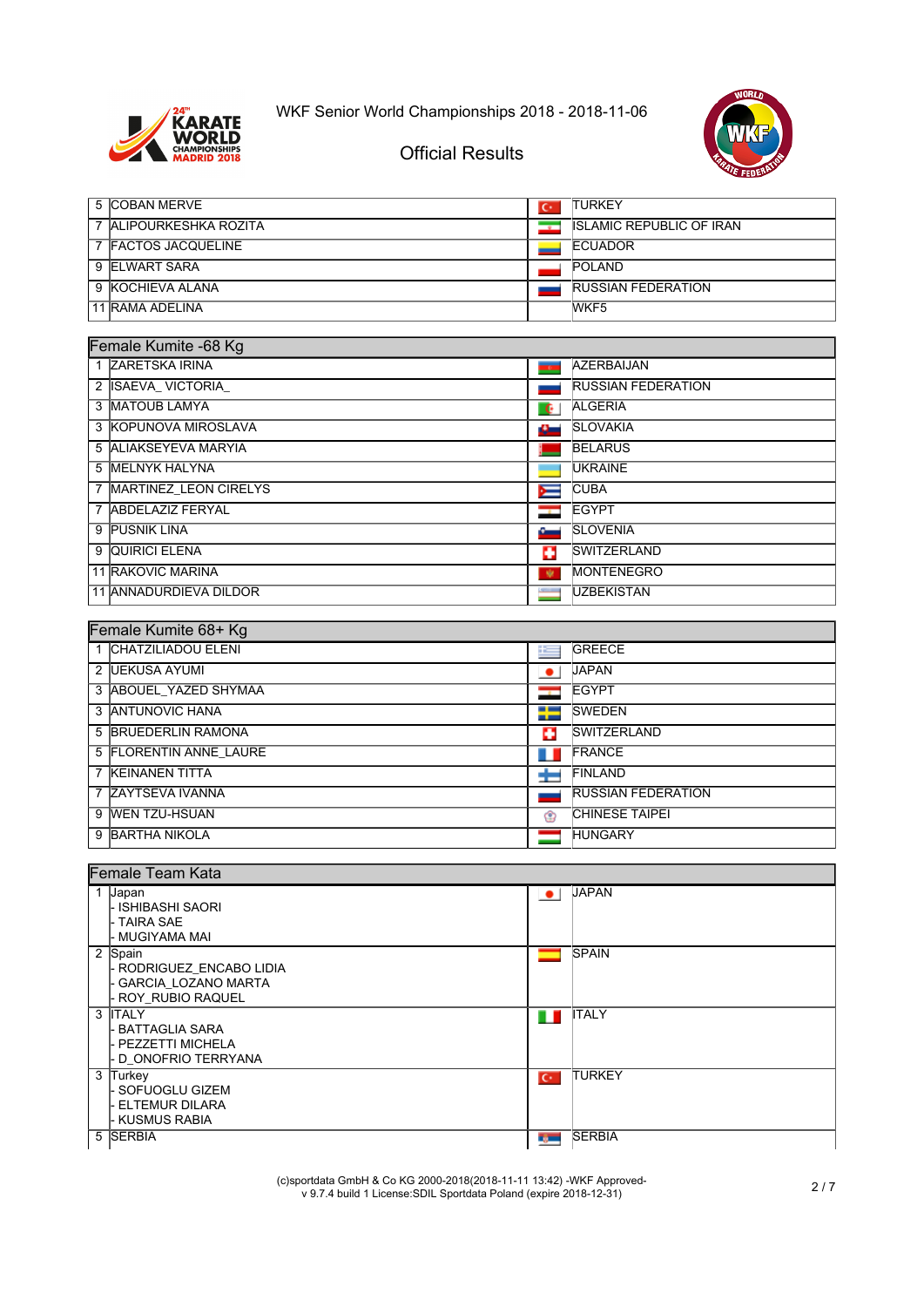

## Official Results

|   | - MATICKI MAJA<br><b>DJURDJEVIC NIKOLINA</b>       |                          |                           |
|---|----------------------------------------------------|--------------------------|---------------------------|
|   | - PIPERIN KATARINA                                 |                          |                           |
|   | <b>5 RUSSIAN FEDERATION</b><br>- KOTLYAROVA POLINA | لسيد                     | <b>RUSSIAN FEDERATION</b> |
|   | - TROITSKAYA IRINA                                 |                          |                           |
|   | - ZOTOVA MARIIA                                    |                          |                           |
|   | 7 SLOVAKIA<br>- BACIKOVA LUDMILA                   | سائل                     | <b>SLOVAKIA</b>           |
|   | - BRAZDOVA EMA                                     |                          |                           |
|   | - MERASICKA NIKOLETA                               |                          |                           |
|   | 7 Morocco                                          | $\star$                  | <b>MOROCCO</b>            |
|   | - AGALMAM SANAE<br>- BERTALI LAMYAE                |                          |                           |
|   | <b>EN-NESYRY AYA</b>                               |                          |                           |
|   |                                                    |                          |                           |
|   | <b>Female Team Kumite</b>                          |                          |                           |
|   | 1 France<br>- AVAZERI LEA                          | O                        | <b>FRANCE</b>             |
|   | - SIVERT LAURA                                     |                          |                           |
|   | - BRITO ANDREA<br>- HEURTAULT LEILA                |                          |                           |
|   | 2 Japan                                            | $\bullet$                | <b>JAPAN</b>              |
|   | - KAWAMURA NATSUMI                                 |                          |                           |
|   | - UEKUSA AYUMI<br>- SOMEYA KAYO                    |                          |                           |
|   | - SAITO AYAKA                                      |                          |                           |
|   | 3 Spain                                            | ╾                        | <b>SPAIN</b>              |
|   | - FERRER_GARCIA CRISTINA                           |                          |                           |
|   | - TORRES_GARCIA MARIA<br>- PALACIO_GONZALEZ LAURA  |                          |                           |
|   | - VIZCAINO_GONZALEZ CRISTINA                       |                          |                           |
|   | 3 EGYPT<br>- ABDELAZIZ FERYAL                      | $\overline{\phantom{a}}$ | <b>EGYPT</b>              |
|   | - AHMED AISHA                                      |                          |                           |
|   | - ABOUEL_YAZED SHYMAA                              |                          |                           |
| 5 | - LOTFY GIANA<br><b>ISLAMIC REPUBLIC OF IRAN</b>   |                          | IISLAMIC REPUBLIC OF IRAN |
|   | - ABBASLI HAMIDEH                                  | $\overline{\phantom{a}}$ |                           |
|   | - ZANGENEH KARKOOTI PEGAH                          |                          |                           |
|   | - ALIPOURKESHKA ROZITA<br>· CHALAKI FATEMEH        |                          |                           |
|   | 5 Switzerland                                      | ш                        | <b>SWITZERLAND</b>        |
|   | - BRUEDERLIN RAMONA                                |                          |                           |
|   | - QUIRICI ELENA<br>RADJENOVIC NINA                 |                          |                           |
|   | KORNFELD NOEMIE                                    |                          |                           |
|   | 7 WKF5                                             |                          | WKF5                      |
|   | ORANA FORTESA<br>RAMA ADELINA                      |                          |                           |
|   | <b>DRAGUSHA DIELLZA</b>                            |                          |                           |
|   | - ZHITIA GRESA                                     |                          |                           |
|   | 7 DOMINICAN REPUBLIC<br>- RODRIGUEZ_TANYA_         | H                        | DOMINICAN REPUBLIC        |
|   | DIAZ MEDINA KARINA                                 |                          |                           |
|   | - VILLANUEVA_FABIAN ANA_                           |                          |                           |
| 9 | Turkey                                             | $C^*$                    | <b>TURKEY</b>             |

(c)sportdata GmbH & Co KG 2000-2018(2018-11-11 13:42) -WKF Approved-v 9.7.4 build 1 License:SDIL Sportdata Poland (expire 2018-12-31) 3 / 7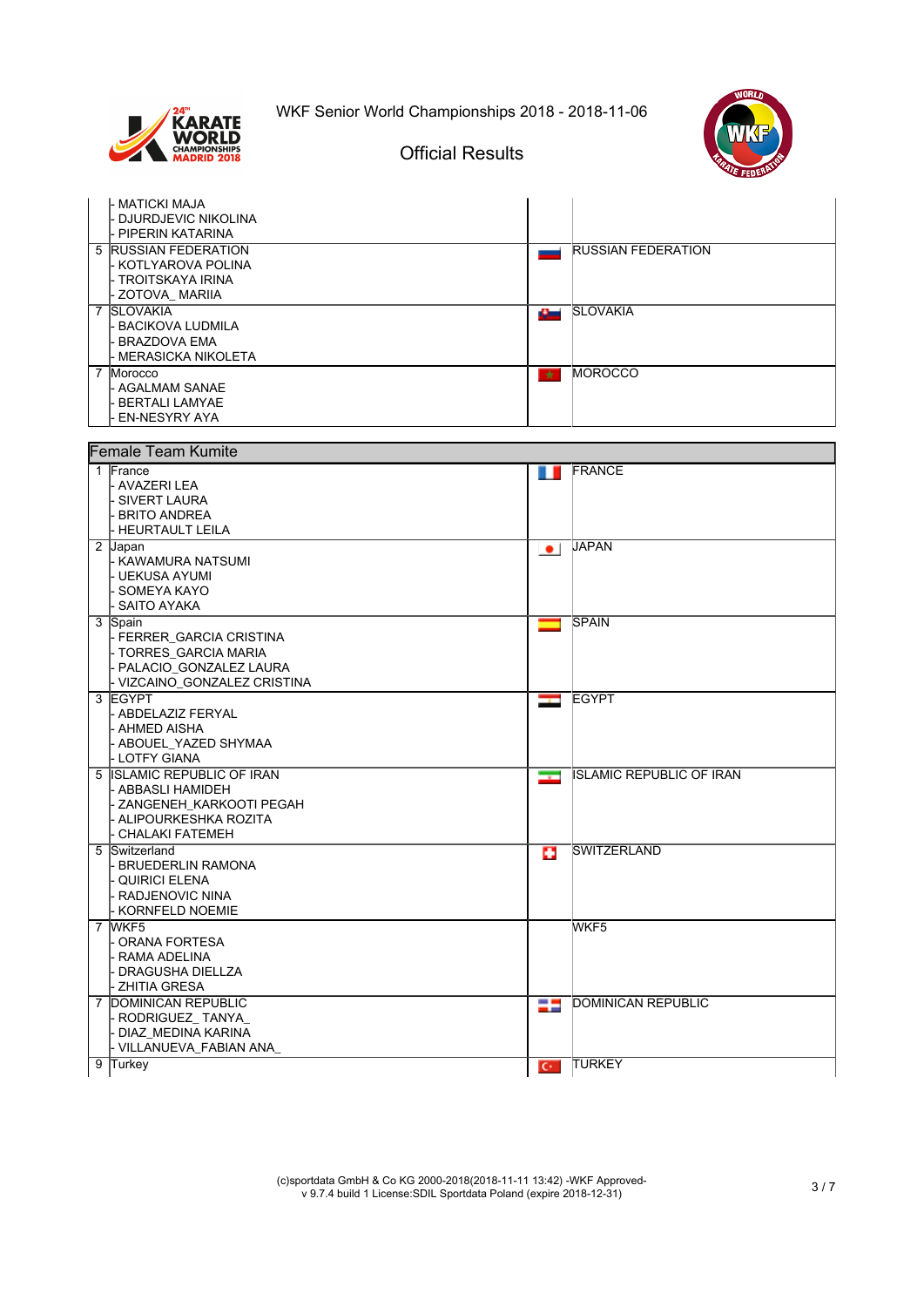





# Official Results

| COBAN MERVE<br><b>HOCAOGLU MELTEM</b><br>YAKAN TUBA<br>OZCELIK ARAPOGLU SERAP                        |           |                |
|------------------------------------------------------------------------------------------------------|-----------|----------------|
| 9 CROATIA<br>L LENARD ANA<br><b>HASANI ALESANDRA</b><br><b>BARAC MARINA</b><br>CELAN BUJAS ANAMARIJA | دود       | <b>CROATIA</b> |
| 11 Tunisia<br>- JAMI CHAHNEZ<br>- JEMAI EYA<br>· HASNAOUI BOUTHEINA<br>· FATEN AISSA                 | $\bullet$ | <b>TUNISIA</b> |

|                | Male Kata                         |                          |                  |  |  |
|----------------|-----------------------------------|--------------------------|------------------|--|--|
|                | 1 KIYUNA RYO                      | $\bullet$                | <b>JAPAN</b>     |  |  |
|                | 2  QUINTERO_CAPDEVILA DAMIAN_HUGO |                          | <b>SPAIN</b>     |  |  |
|                | 3 SOFUOGLU ALI                    | $\overline{C}$           | <b>TURKEY</b>    |  |  |
|                | 3 BUSATO MATTIA                   |                          | <b>ITALY</b>     |  |  |
|                | 5 <b>DIAZ ANTONIO</b>             |                          | <b>NENEZUELA</b> |  |  |
|                | 5 SMORGUNER ILJA                  |                          | <b>GERMANY</b>   |  |  |
| $\overline{7}$ | <b>MONTARELLO ENZO</b>            |                          | <b>FRANCE</b>    |  |  |
|                | 7 ALMOSAWI SAYED MOHAMMAD         |                          | KUWAIT           |  |  |
|                | 9 CONTRERAS DAVID                 |                          | <b>COLOMBIA</b>  |  |  |
|                | 9 SHAWKY AHMED                    | $\overline{\phantom{a}}$ | <b>EGYPT</b>     |  |  |
|                | 11 RAMIREZ WALDO                  | <b>De</b>                | <b>MEXICO</b>    |  |  |
|                | 11 BIRT LLOYD                     | $-2.64$                  | <b>WALES</b>     |  |  |

#### Male Kumite -60 Kg

| 1 CRESCENZO ANGELO           |           | <b>ITALY</b>       |  |  |
|------------------------------|-----------|--------------------|--|--|
| 2 SAGO NAOTO                 | $\bullet$ | <b>JAPAN</b>       |  |  |
| 3 ASSADILOV DARKHAN          | ۰         | <b>KAZAKHSTAN</b>  |  |  |
| 3 AMEKNASSI ABDESSALAM       | $\star$   | <b>MOROCCO</b>     |  |  |
| 5 KALNINS KALVIS             |           | LATVIA             |  |  |
| 5 MARTINEZ JOVANNI           |           | <b>VENEZUELA</b>   |  |  |
| 7 ARROSYIID RIFKY ARDIANSYAH |           | <b>IINDONESIA</b>  |  |  |
| 7 FARZALIYEV FIRDOVSI        | <b>TO</b> | <b>AZERBAIJAN</b>  |  |  |
| 9 PARRIS CUBA                | $\pm$     | <b>IENGLAND</b>    |  |  |
| 9 SAYMATOV SADRIDDIN         |           | <b>IUZBEKISTAN</b> |  |  |
| <b>11 LACKOVIC KRISTIJAN</b> | درد       | <b>CROATIA</b>     |  |  |
| 11 LIDEGAARD CASPER          | =         | <b>IDENMARK</b>    |  |  |

| Male Kumite -67 Kg            |           |                                 |  |  |
|-------------------------------|-----------|---------------------------------|--|--|
| 1 DACOSTA STEVEN              |           | <b>FRANCE</b>                   |  |  |
| 2 FIGUEIRA VINICIUS           | $\bullet$ | <b>BRAZIL</b>                   |  |  |
| 3 VELOZO CAMILO               |           | <b>CHILE</b>                    |  |  |
| 3 <b>IDERAFSHIPOUR HAMOON</b> | $\sim$    | <b>ISLAMIC REPUBLIC OF IRAN</b> |  |  |
| 5 ALMASATFA ABDEL RAHMAN      |           | <b>JORDAN</b>                   |  |  |
| 5 CUERVA MORA RAUL            |           | <b>SPAIN</b>                    |  |  |

(c)sportdata GmbH & Co KG 2000-2018(2018-11-11 13:42) -WKF Approved-v 9.7.4 build 1 License:SDIL Sportdata Poland (expire 2018-12-31) 4 / 7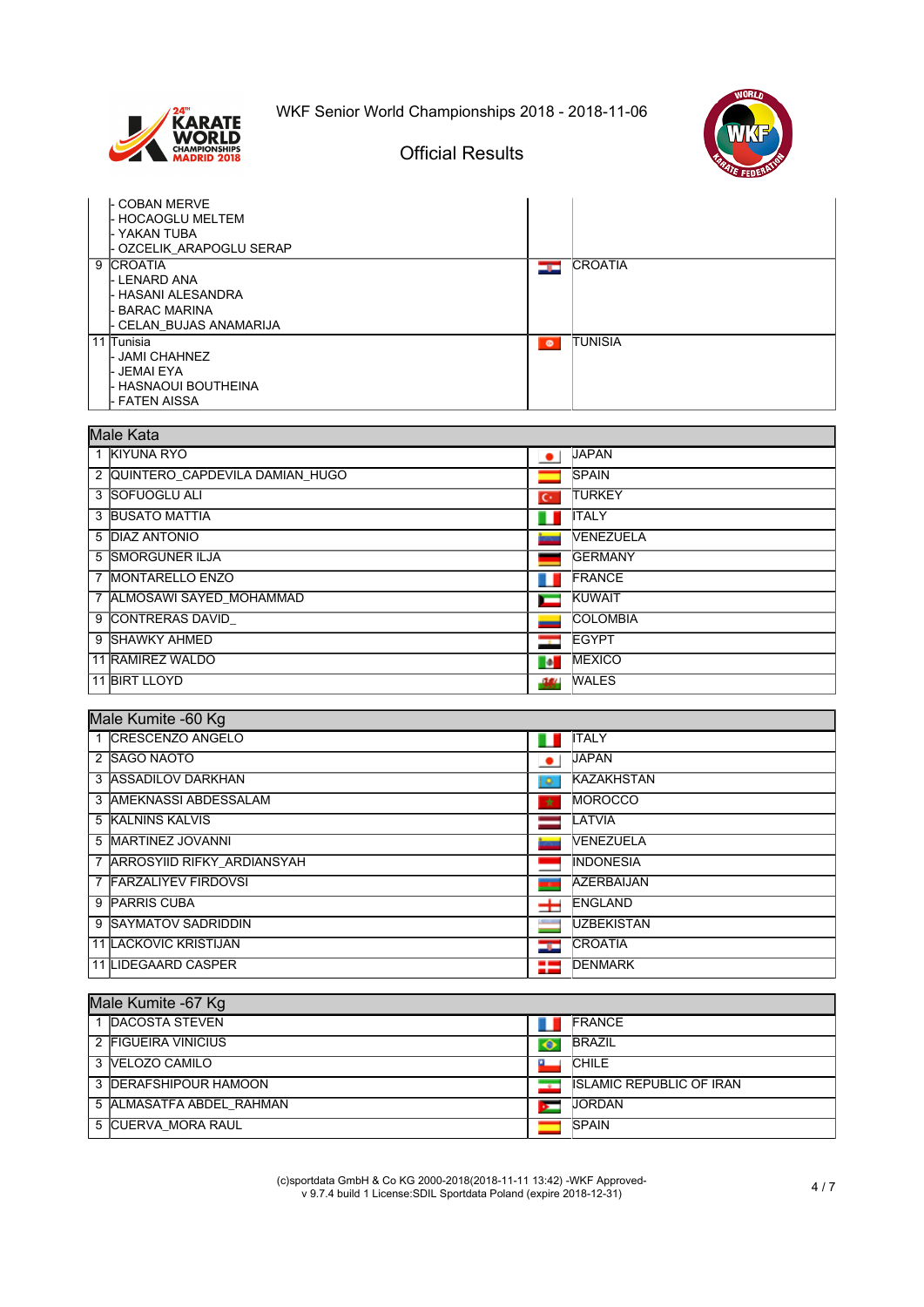



| 7 <b>ELSAWY ALI</b>     |         | <b>IEGYPT</b>             |
|-------------------------|---------|---------------------------|
| 7 ROLLE WILLIAM STEVENS |         | <b>CAMEROON</b>           |
| 9 ROSIELLO JESS         |         | <b>BELGIUM</b>            |
| 9 ZAKARIA AYOUB         | $\star$ | <b>MOROCCO</b>            |
| 11 TADISSI YVES MARTIAL |         | <b>HUNGARY</b>            |
| 11 FERRERAS DEIVIS      | 25      | <b>DOMINICAN REPUBLIC</b> |
| 13 SABIECKI MILOSZ      |         | <b>POLAND</b>             |

| Male Kumite -75 Kg |                            |                          |                                   |
|--------------------|----------------------------|--------------------------|-----------------------------------|
|                    | 1 ASGARI GHONCHEH BAHMAN   | $\overline{\phantom{a}}$ | <b>ISLAMIC REPUBLIC OF IRAN</b>   |
|                    | 2 BUSA LUIGI               | ш                        | <b>ITALY</b>                      |
|                    | 3 INISHIMURA KEN           | $\bullet$                | <b>JAPAN</b>                      |
|                    | 3 AGHAYEV RAFAEL           |                          | <b>AZERBAIJAN</b>                 |
|                    | 5 MIZOV BESLAN             |                          | <b>RUSSIAN FEDERATION</b>         |
|                    | 5 OTABOLAEV DASTONBEK      |                          | <b>UZBEKISTAN</b>                 |
|                    | 7 AINAZAROV YERMEK         | ۰                        | <b>KAZAKHSTAN</b>                 |
|                    | 7 LIESKOVSKY MATUS         | سائك                     | <b>SLOVAKIA</b>                   |
|                    | 9 ISENE ABDOURAHMANE       | - 12                     | <b>ISENEGAL</b>                   |
|                    | 9 KELLAWAY JOE             | ᆂ                        | <b>IENGLAND</b>                   |
|                    | <b>11 ENGMAN WILLIAM</b>   | ₩                        | <b>ISWEDEN</b>                    |
|                    | <b>11 INTUNGANE ESPOIR</b> |                          | <b>RWANDA</b>                     |
|                    | 13 LI FALI                 |                          | <b>IPEOPLES REPUBLIC OF CHINA</b> |
|                    |                            |                          |                                   |

| Male Kumite -84 Kg |                                |                          |                                 |
|--------------------|--------------------------------|--------------------------|---------------------------------|
|                    | 1 KVESIC IVAN                  | درد                      | <b>CROATIA</b>                  |
|                    | 2 CHOBOTAR VALERII             |                          | <b>IUKRAINE</b>                 |
|                    | 3 POORSHAB ZABIOLLAH           | $\overline{\phantom{a}}$ | <b>ISLAMIC REPUBLIC OF IRAN</b> |
|                    | 3 IAKTAS UGUR                  | $C^*$                    | <b>ITURKEY</b>                  |
|                    | 5 YULDASHEV DANIYAR            | ۰                        | <b>KAZAKHSTAN</b>               |
|                    | 5 ISAKAU ANTON                 |                          | <b>BELARUS</b>                  |
|                    | 7 ICISSE ABDOU LAHAD           | 18                       | <b>SENEGAL</b>                  |
|                    | 7 CORBALAN MICHEL              | ₩                        | <b>IDENMARK</b>                 |
|                    | 9 MUHOVIC MERIS                | N                        | BOSNIA AND HERZEGOVINA          |
|                    | 9 IGUSTAVO DIONICIO            | -                        | DOMINICAN REPUBLIC              |
|                    | 11 LOPEZ SALAS ADRIAN FEDERICO | ₩                        | <b>NORWAY</b>                   |
|                    | 11 MIHALACHE _MARIAN_CRISTIAN  |                          | <b>ROMANIA</b>                  |
|                    | 13 BOUGRINE ANOUAR             |                          | <b>BELGIUM</b>                  |

| Male Kumite 84+ Kg |                        |                |                                 |
|--------------------|------------------------|----------------|---------------------------------|
|                    | 1 HORNE JONATHAN       |                | <b>IGERMANY</b>                 |
|                    | 2 GANJZADEH SAJAD      |                | <b>ISLAMIC REPUBLIC OF IRAN</b> |
|                    | 3 SECK SAKHO BABACAR   |                | <b>ISPAIN</b>                   |
|                    | 3 YAMANOGLU ALPARSLAN  | $\overline{C}$ | <b>ITURKEY</b>                  |
|                    | 5 REIS FILIPE          | <b>O</b>       | <b>PORTUGAL</b>                 |
|                    | 5 PSHENITSYN ALEXANDER |                | <b>RUSSIAN FEDERATION</b>       |
|                    | 7 KVESIC ANDJELO       | E T            | <b>ICROATIA</b>                 |

(c)sportdata GmbH & Co KG 2000-2018(2018-11-11 13:42) -WKF Approved-v 9.7.4 build 1 License:SDIL Sportdata Poland (expire 2018-12-31) 5 / 7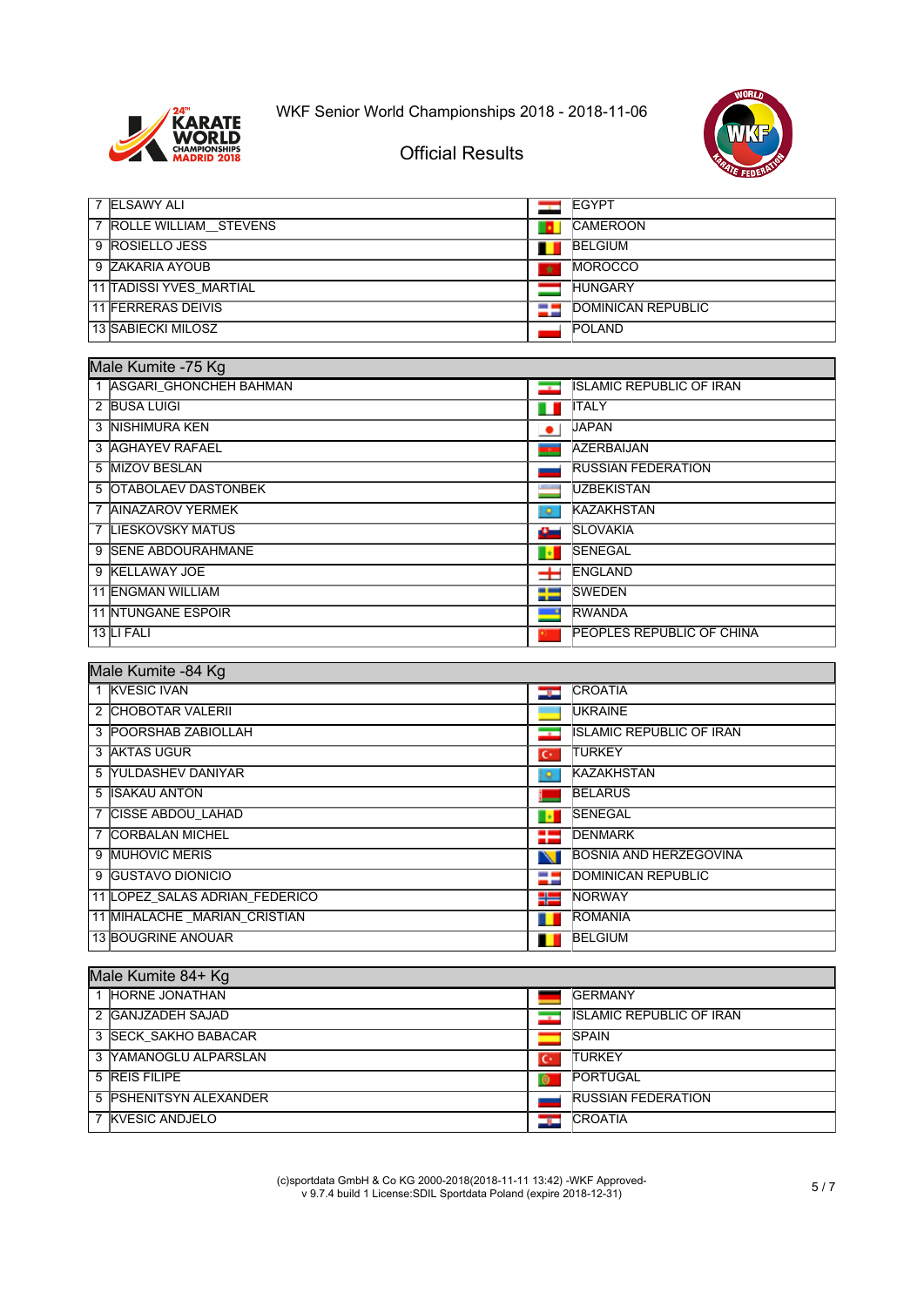



Official Results

| 7 <b>IRR BRIAN</b>  | $=$ | <b>IUNITED STATES</b> |
|---------------------|-----|-----------------------|
| 9 ILOU WAI KIT      | یق  | MACAU, CHINA          |
| 9 SHADYKANOV ADILET |     | <b>IKYRGYZSTAN</b>    |
| 11 IOWDA MOHAMMED   |     | <b>PALESTINE</b>      |
| 11 ICOSTA LUCA      |     | BELGIUM               |

| Male Team Kata                                                                                                                                  |                                                             |  |  |
|-------------------------------------------------------------------------------------------------------------------------------------------------|-------------------------------------------------------------|--|--|
| 1 Japan<br>- KINJO ARATA<br>- KIYUNA RYO<br>- UEMURA TAKUYA                                                                                     | <b>JAPAN</b><br>$\bullet$                                   |  |  |
| 2 Spain<br><b>GALAN LOPEZ SERGIO</b><br>- SALAZAR_JOVER FRANCISCO_JOSE<br>- CARBONELL LOPEZ JOSE MANUEL                                         | <b>SPAIN</b><br>۰                                           |  |  |
| 3 ISLAMIC REPUBLIC OF IRAN<br>- DELIKHOUN MILAD<br>- SHAHRJERDI ABOLFAZL<br>- ZAND ALI                                                          | <b>ISLAMIC REPUBLIC OF IRAN</b><br>$\overline{\phantom{a}}$ |  |  |
| 3 ITALY<br>- GALLO GIANLUCA<br>- PANAGIA GIUSEPPE<br>- IODICE ALESSANDRO                                                                        | <b>ITALY</b><br>T E                                         |  |  |
| 5 Turkey<br>- GOKTAS EMRE_VEFA<br>- DURAN KUTLUHAN<br>l- SOFUOGLU ALI                                                                           | <b>TURKEY</b><br>$C^*$                                      |  |  |
| 5 Malaysia<br>- OH THENG WEI IVAN<br>- HOE THOMSON<br>l- LEONG EMMANUEL                                                                         | <b>MALAYSIA</b><br>$\circ$ $=$                              |  |  |
| 7 KUWAIT<br>- ALMOSAWI SAIED SALMAN<br>- ALMOSAWI SAYED_MOHAMMAD<br>l- HUSAIN MOHAMMAD                                                          | KUWAIT<br>$\overline{\phantom{0}}$                          |  |  |
| 7 COLOMBIA<br>- RAMIREZ ALEJANDRO<br>DANNY ALEJANDRO DIAZ ARBELAEZ<br>SAMUEL GIRALDO HENAO                                                      | <b>COLOMBIA</b>                                             |  |  |
| <b>Male Team Kumite</b>                                                                                                                         |                                                             |  |  |
| 1 ISLAMIC REPUBLIC OF IRAN<br>- ASGARI GHONCHEH BAHMAN<br>- ABAZARI SALEH<br>- HEYDARI SAMAN<br> - ASIABARI ALI ASGHAR<br> - KHODABAKHSHI MAHDI | <b>ISLAMIC REPUBLIC OF IRAN</b><br>$\overline{\phantom{a}}$ |  |  |

| I- KHODABAKHSHI MAHDI<br>l- POORSHAB ZABIOLLAH<br>- GANJZADEH SAJAD |                |               |
|---------------------------------------------------------------------|----------------|---------------|
| 2 ITURKEY                                                           | $\overline{C}$ | <b>TURKEY</b> |
| - GOK SAMED                                                         |                |               |
| - ELTEMUR ERMAN                                                     |                |               |
| I- AKTAS UGUR                                                       |                |               |
| l YAMANOGLU ALPARSLAN                                               |                |               |
| I- UYGUR BURAK                                                      |                |               |
| L KAPTAN RIDVAN                                                     |                |               |
| - OZER OMER_ABDURRAHIM                                              |                |               |
| 3 JAPAN                                                             |                | <b>JAPAN</b>  |

(c)sportdata GmbH & Co KG 2000-2018(2018-11-11 13:42) -WKF Approved-v 9.7.4 build 1 License:SDIL Sportdata Poland (expire 2018-12-31) 6 / 7